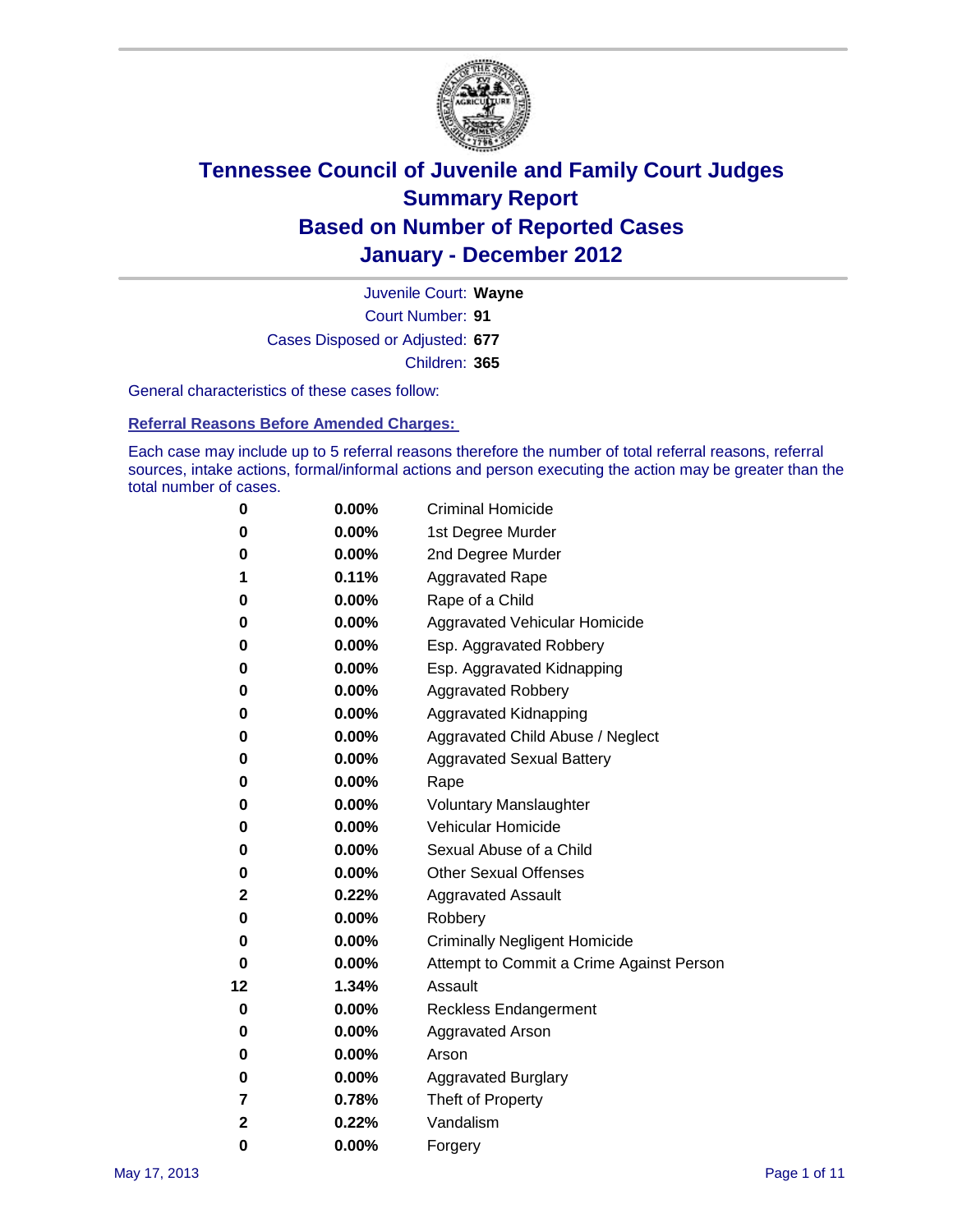

Court Number: **91** Juvenile Court: **Wayne** Cases Disposed or Adjusted: **677** Children: **365**

### **Referral Reasons Before Amended Charges:**

Each case may include up to 5 referral reasons therefore the number of total referral reasons, referral sources, intake actions, formal/informal actions and person executing the action may be greater than the total number of cases.

| 0  | 0.00% | <b>Worthless Checks</b>                                     |
|----|-------|-------------------------------------------------------------|
| 0  | 0.00% | Illegal Possession / Fraudulent Use of Credit / Debit Cards |
| 1  | 0.11% | <b>Burglary</b>                                             |
| 0  | 0.00% | Unauthorized Use of a Vehicle                               |
| 0  | 0.00% | <b>Cruelty to Animals</b>                                   |
| 1  | 0.11% | Sale of Controlled Substances                               |
| 2  | 0.22% | <b>Other Drug Offenses</b>                                  |
| 18 | 2.00% | Possession of Controlled Substances                         |
| 0  | 0.00% | <b>Criminal Attempt</b>                                     |
| 1  | 0.11% | Carrying Weapons on School Property                         |
| 0  | 0.00% | Unlawful Carrying / Possession of a Weapon                  |
| 1  | 0.11% | <b>Evading Arrest</b>                                       |
| 0  | 0.00% | Escape                                                      |
| 1  | 0.11% | Driving Under Influence (DUI)                               |
| 7  | 0.78% | Possession / Consumption of Alcohol                         |
| 0  | 0.00% | Resisting Stop, Frisk, Halt, Arrest or Search               |
| 0  | 0.00% | <b>Aggravated Criminal Trespass</b>                         |
| 3  | 0.33% | Harassment                                                  |
| 0  | 0.00% | Failure to Appear                                           |
| 0  | 0.00% | Filing a False Police Report                                |
| 0  | 0.00% | Criminal Impersonation                                      |
| 2  | 0.22% | <b>Disorderly Conduct</b>                                   |
| 0  | 0.00% | <b>Criminal Trespass</b>                                    |
| 1  | 0.11% | <b>Public Intoxication</b>                                  |
| 0  | 0.00% | Gambling                                                    |
| 55 | 6.12% | Traffic                                                     |
| 0  | 0.00% | <b>Local Ordinances</b>                                     |
| 16 | 1.78% | Violation of Wildlife Regulations                           |
| 4  | 0.45% | Contempt of Court                                           |
| 25 | 2.78% | Violation of Probation                                      |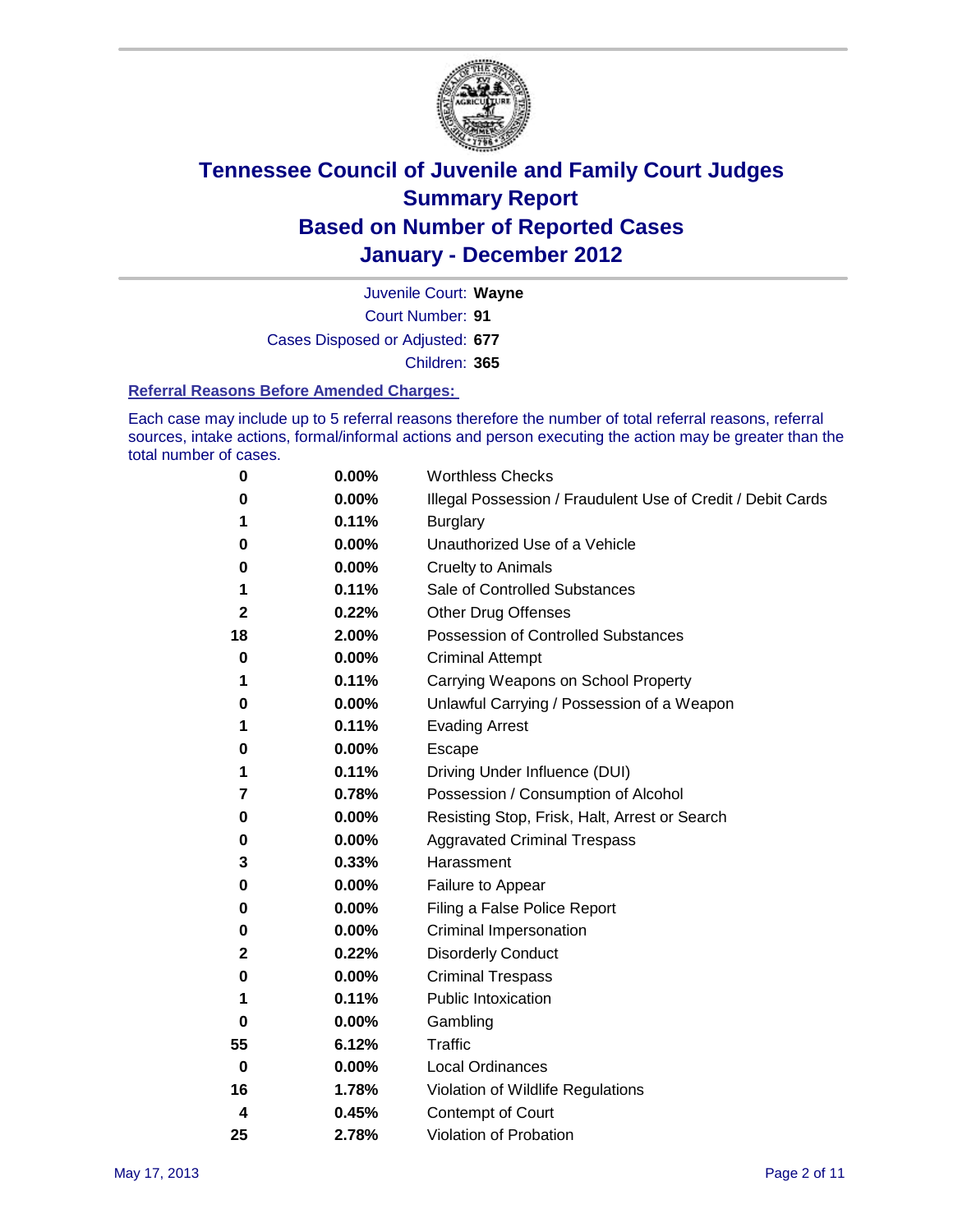

Court Number: **91** Juvenile Court: **Wayne** Cases Disposed or Adjusted: **677** Children: **365**

### **Referral Reasons Before Amended Charges:**

Each case may include up to 5 referral reasons therefore the number of total referral reasons, referral sources, intake actions, formal/informal actions and person executing the action may be greater than the total number of cases.

| 0            | 0.00%   | Violation of Aftercare                 |
|--------------|---------|----------------------------------------|
| 11           | 1.22%   | Unruly Behavior                        |
| 21           | 2.34%   | Truancy                                |
| 12           | 1.34%   | In-State Runaway                       |
| $\mathbf 0$  | 0.00%   | Out-of-State Runaway                   |
| 17           | 1.89%   | Possession of Tobacco Products         |
| 0            | 0.00%   | Violation of a Valid Court Order       |
| 5            | 0.56%   | Violation of Curfew                    |
| 0            | 0.00%   | <b>Sexually Abused Child</b>           |
| 0            | 0.00%   | <b>Physically Abused Child</b>         |
| 19           | 2.12%   | Dependency / Neglect                   |
| 4            | 0.45%   | <b>Termination of Parental Rights</b>  |
| 0            | 0.00%   | <b>Violation of Pretrial Diversion</b> |
| 7            | 0.78%   | Violation of Informal Adjustment       |
| 415          | 46.21%  | <b>Judicial Review</b>                 |
| $\mathbf{2}$ | 0.22%   | <b>Administrative Review</b>           |
| 0            | 0.00%   | <b>Foster Care Review</b>              |
| 92           | 10.24%  | Custody                                |
| 33           | 3.67%   | Visitation                             |
| 11           | 1.22%   | Paternity / Legitimation               |
| 85           | 9.47%   | <b>Child Support</b>                   |
| 0            | 0.00%   | <b>Request for Medical Treatment</b>   |
| 2            | 0.22%   | <b>Consent to Marry</b>                |
| 0            | 0.00%   | Other                                  |
| 898          | 100.00% | <b>Total Referrals</b>                 |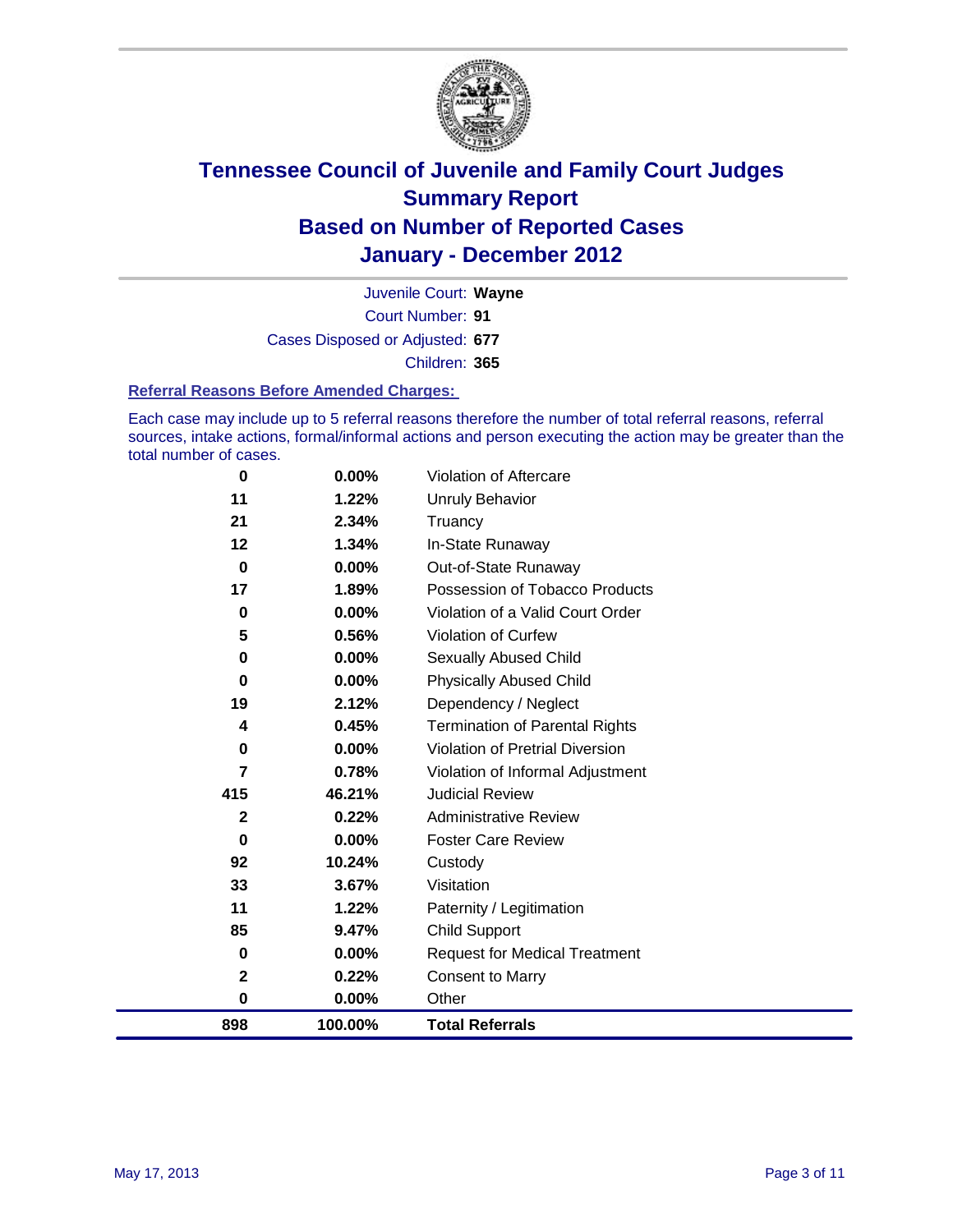

|                            | Juvenile Court: Wayne           |                                   |  |  |  |
|----------------------------|---------------------------------|-----------------------------------|--|--|--|
| <b>Court Number: 91</b>    |                                 |                                   |  |  |  |
|                            | Cases Disposed or Adjusted: 677 |                                   |  |  |  |
|                            | Children: 365                   |                                   |  |  |  |
| <b>Referral Sources: 1</b> |                                 |                                   |  |  |  |
| 152                        | 16.93%                          | Law Enforcement                   |  |  |  |
| 54                         | 6.01%                           | Parents                           |  |  |  |
| 47                         | 5.23%                           | Relatives                         |  |  |  |
| 1                          | 0.11%                           | Self                              |  |  |  |
| 22                         | 2.45%                           | School                            |  |  |  |
| $\mathbf{2}$               | 0.22%                           | <b>CSA</b>                        |  |  |  |
| 115                        | 12.81%                          | <b>DCS</b>                        |  |  |  |
| $\bf{0}$                   | 0.00%                           | <b>Other State Department</b>     |  |  |  |
| 190                        | 21.16%                          | <b>District Attorney's Office</b> |  |  |  |
| 302                        | 33.63%                          | <b>Court Staff</b>                |  |  |  |
| $\mathbf 0$                | 0.00%                           | Social Agency                     |  |  |  |
| 3                          | 0.33%                           | <b>Other Court</b>                |  |  |  |
| 9                          | 1.00%                           | Victim                            |  |  |  |
| 0                          | 0.00%                           | Child & Parent                    |  |  |  |
| 0                          | 0.00%                           | Hospital                          |  |  |  |
| 0                          | 0.00%                           | Unknown                           |  |  |  |
| 1                          | 0.11%                           | Other                             |  |  |  |
| 898                        | 100.00%                         | <b>Total Referral Sources</b>     |  |  |  |

### **Age of Child at Referral: 2**

| 365 | 100.00% | <b>Total Child Count</b> |
|-----|---------|--------------------------|
| 0   | 0.00%   | Unknown                  |
| 0   | 0.00%   | Ages 19 and Over         |
| 57  | 15.62%  | Ages 17 through 18       |
| 73  | 20.00%  | Ages 15 through 16       |
| 30  | 8.22%   | Ages 13 through 14       |
| 30  | 8.22%   | Ages 11 through 12       |
| 175 | 47.95%  | Ages 10 and Under        |
|     |         |                          |

<sup>1</sup> If different than number of Referral Reasons (898), verify accuracy of your court's data.

<sup>2</sup> One child could be counted in multiple categories, verify accuracy of your court's data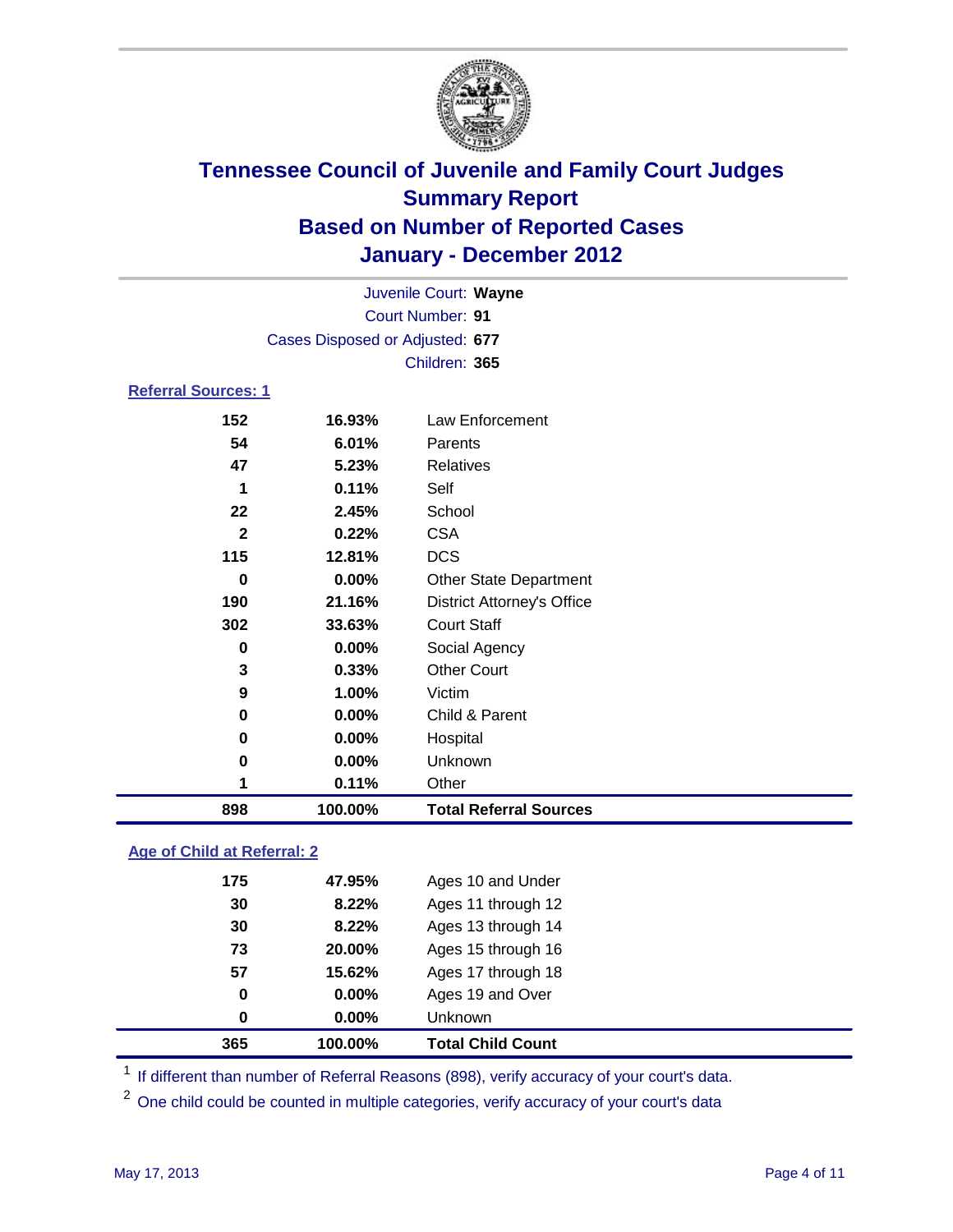

| Juvenile Court: Wayne                   |                                 |                          |  |  |  |
|-----------------------------------------|---------------------------------|--------------------------|--|--|--|
|                                         | <b>Court Number: 91</b>         |                          |  |  |  |
|                                         | Cases Disposed or Adjusted: 677 |                          |  |  |  |
|                                         |                                 | Children: 365            |  |  |  |
| Sex of Child: 1                         |                                 |                          |  |  |  |
| 212                                     | 58.08%                          | Male                     |  |  |  |
| 153                                     | 41.92%                          | Female                   |  |  |  |
| $\bf{0}$                                | 0.00%                           | Unknown                  |  |  |  |
| 365                                     | 100.00%                         | <b>Total Child Count</b> |  |  |  |
| Race of Child: 1                        |                                 |                          |  |  |  |
| 354                                     | 96.99%                          | White                    |  |  |  |
| 1                                       | 0.27%                           | African American         |  |  |  |
| 1                                       | 0.27%                           | Native American          |  |  |  |
| 0                                       | 0.00%                           | Asian                    |  |  |  |
| 9                                       | 2.47%                           | Mixed                    |  |  |  |
| $\bf{0}$                                | 0.00%                           | Unknown                  |  |  |  |
| 365                                     | 100.00%                         | <b>Total Child Count</b> |  |  |  |
| <b>Hispanic Origin: 1</b>               |                                 |                          |  |  |  |
| 8                                       | 2.19%                           | Yes                      |  |  |  |
| 357                                     | 97.81%                          | <b>No</b>                |  |  |  |
| $\mathbf 0$                             | 0.00%                           | Unknown                  |  |  |  |
| 365                                     | 100.00%                         | <b>Total Child Count</b> |  |  |  |
| <b>School Enrollment of Children: 1</b> |                                 |                          |  |  |  |
| 277                                     | 75.89%                          | Yes                      |  |  |  |
| 88                                      | 24.11%                          | No                       |  |  |  |
| $\mathbf 0$                             | 0.00%                           | Unknown                  |  |  |  |
| 365                                     | 100.00%                         | <b>Total Child Count</b> |  |  |  |

One child could be counted in multiple categories, verify accuracy of your court's data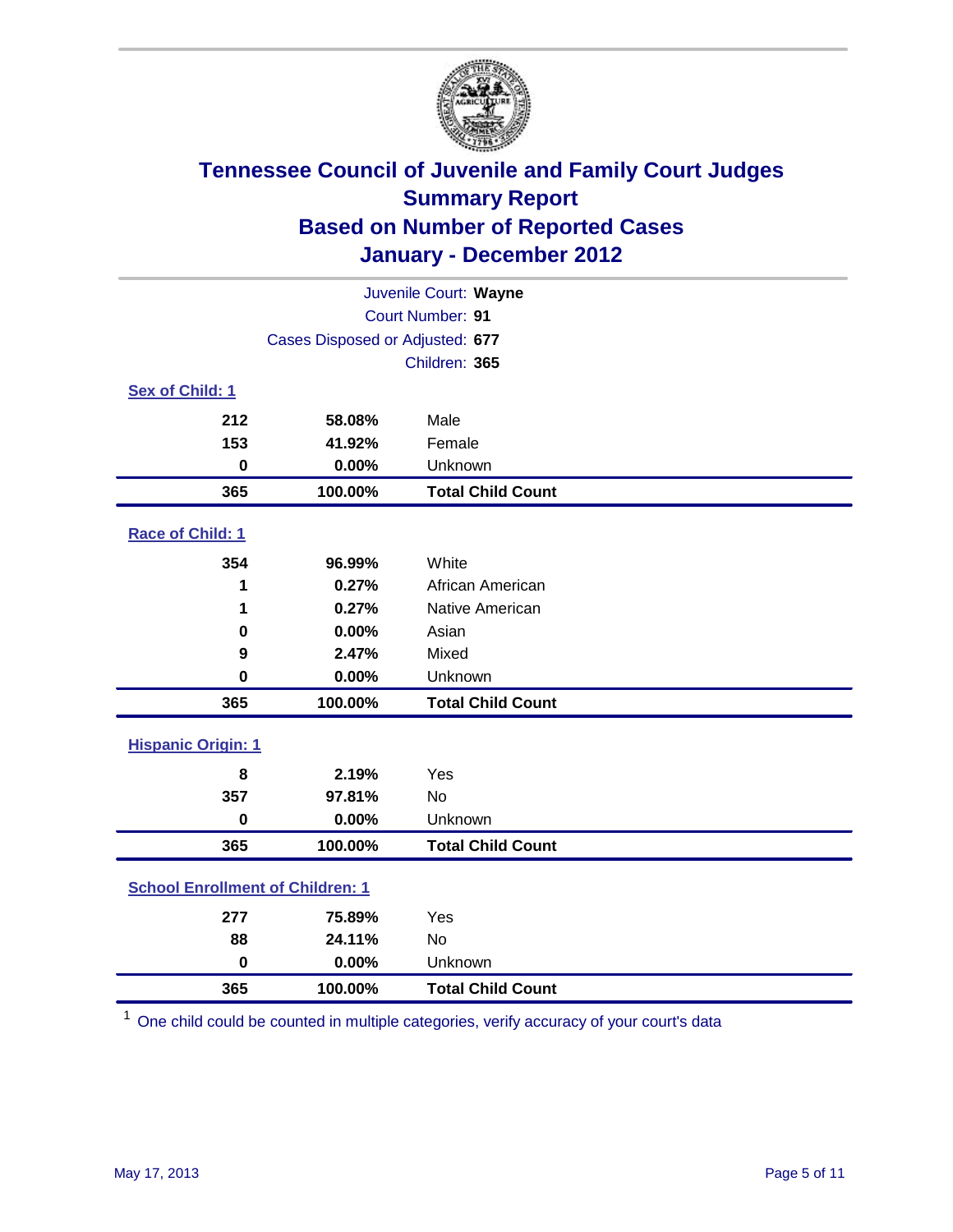

Court Number: **91** Juvenile Court: **Wayne** Cases Disposed or Adjusted: **677** Children: **365**

### **Living Arrangement of Child at Time of Referral: 1**

| 365 | 100.00%  | <b>Total Child Count</b>     |
|-----|----------|------------------------------|
| 0   | 0.00%    | Other                        |
| 0   | 0.00%    | Unknown                      |
| 4   | 1.10%    | Independent                  |
| 0   | $0.00\%$ | In an Institution            |
| 5   | 1.37%    | In a Residential Center      |
| 5   | $1.37\%$ | In a Group Home              |
| 43  | 11.78%   | With Foster Family           |
| 3   | 0.82%    | With Adoptive Parents        |
| 104 | 28.49%   | <b>With Relatives</b>        |
| 21  | 5.75%    | <b>With Father</b>           |
| 119 | 32.60%   | With Mother                  |
| 11  | 3.01%    | With Mother and Stepfather   |
| 9   | 2.47%    | With Father and Stepmother   |
| 41  | 11.23%   | With Both Biological Parents |
|     |          |                              |

### **Type of Detention: 2**

| 677          | 100.00%  | <b>Total Detention Count</b> |  |
|--------------|----------|------------------------------|--|
| 0            | 0.00%    | Other                        |  |
| 674          | 99.56%   | Does Not Apply               |  |
| $\mathbf{2}$ | $0.30\%$ | Unknown                      |  |
| 0            | $0.00\%$ | Psychiatric Hospital         |  |
| 0            | 0.00%    | Jail - No Separation         |  |
| 0            | $0.00\%$ | Jail - Partial Separation    |  |
| 0            | 0.00%    | Jail - Complete Separation   |  |
| 1            | 0.15%    | Juvenile Detention Facility  |  |
| 0            | $0.00\%$ | Non-Secure Placement         |  |
|              |          |                              |  |

<sup>1</sup> One child could be counted in multiple categories, verify accuracy of your court's data

<sup>2</sup> If different than number of Cases (677) verify accuracy of your court's data.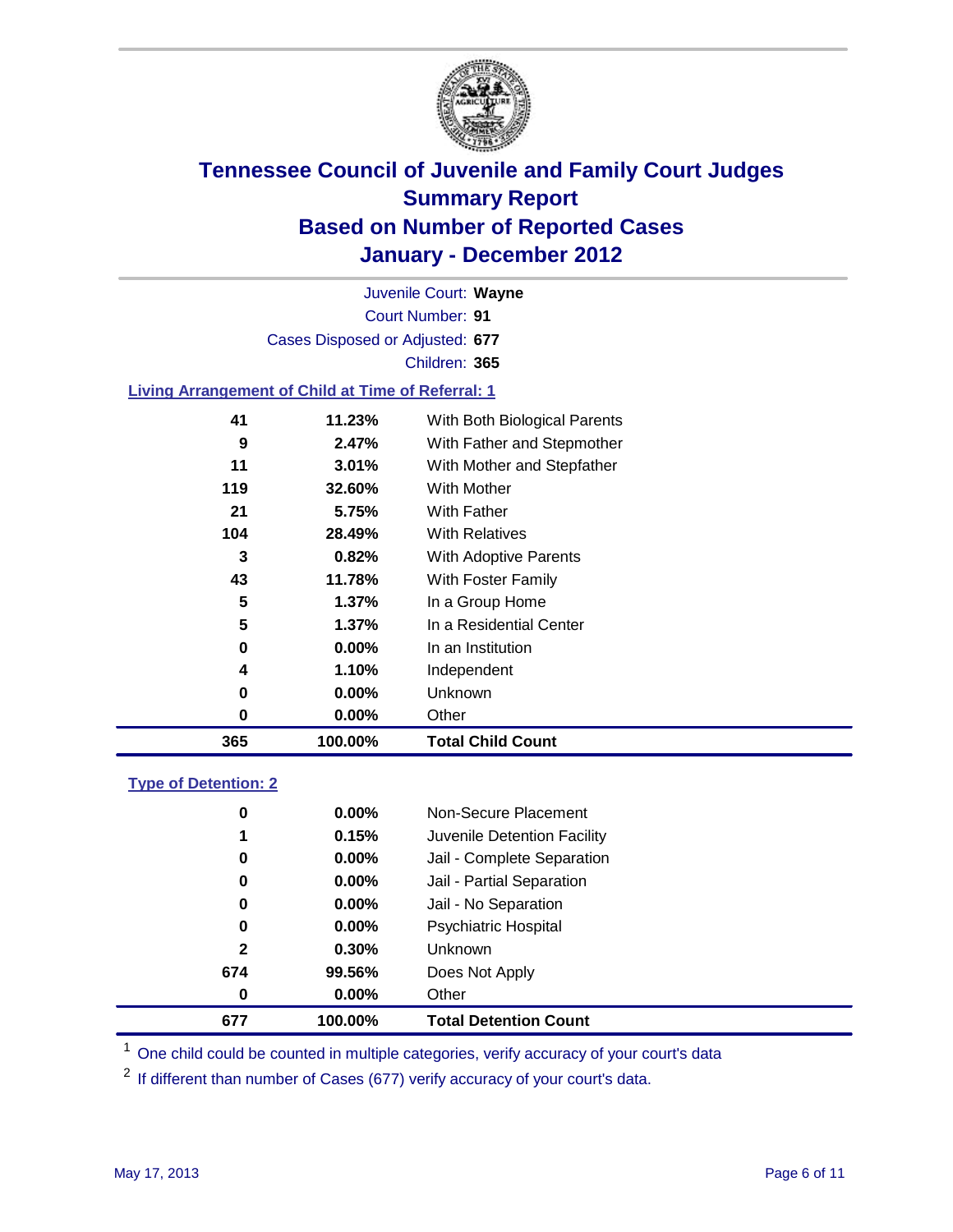

|                                                    | Juvenile Court: Wayne           |                                      |  |  |  |
|----------------------------------------------------|---------------------------------|--------------------------------------|--|--|--|
|                                                    | Court Number: 91                |                                      |  |  |  |
|                                                    | Cases Disposed or Adjusted: 677 |                                      |  |  |  |
|                                                    |                                 | Children: 365                        |  |  |  |
| <b>Placement After Secure Detention Hearing: 1</b> |                                 |                                      |  |  |  |
| 0                                                  | 0.00%                           | Returned to Prior Living Arrangement |  |  |  |
| 1                                                  | 0.15%                           | Juvenile Detention Facility          |  |  |  |
| 0                                                  | 0.00%                           | Jail                                 |  |  |  |
| $\bf{0}$                                           | 0.00%                           | Shelter / Group Home                 |  |  |  |
| 0                                                  | 0.00%                           | <b>Foster Family Home</b>            |  |  |  |
| 0                                                  | 0.00%                           | Psychiatric Hospital                 |  |  |  |
| $\mathbf{2}$                                       | 0.30%                           | Unknown                              |  |  |  |
| 674                                                | 99.56%                          | Does Not Apply                       |  |  |  |
| 0                                                  | 0.00%                           | Other                                |  |  |  |
| 677                                                | 100.00%                         | <b>Total Placement Count</b>         |  |  |  |
|                                                    |                                 |                                      |  |  |  |
| <b>Intake Actions: 2</b>                           |                                 |                                      |  |  |  |
| 475                                                | 52.90%                          | <b>Petition Filed</b>                |  |  |  |
| 13                                                 | 1.45%                           | <b>Motion Filed</b>                  |  |  |  |
| 86                                                 | 9.58%                           | <b>Citation Processed</b>            |  |  |  |
| 0                                                  | 0.00%                           | Notification of Paternity Processed  |  |  |  |
| 324                                                | 36.08%                          | Scheduling of Judicial Review        |  |  |  |
| $\bf{0}$                                           | 0.00%                           | Scheduling of Administrative Review  |  |  |  |
| 0                                                  | 0.00%                           | Scheduling of Foster Care Review     |  |  |  |
| $\bf{0}$                                           | 0.00%                           | Unknown                              |  |  |  |
| 0                                                  | 0.00%                           | Does Not Apply                       |  |  |  |
| 0                                                  | 0.00%                           | Other                                |  |  |  |
| 898                                                | 100.00%                         | <b>Total Intake Count</b>            |  |  |  |

<sup>1</sup> If different than number of Cases (677) verify accuracy of your court's data.

<sup>2</sup> If different than number of Referral Reasons (898), verify accuracy of your court's data.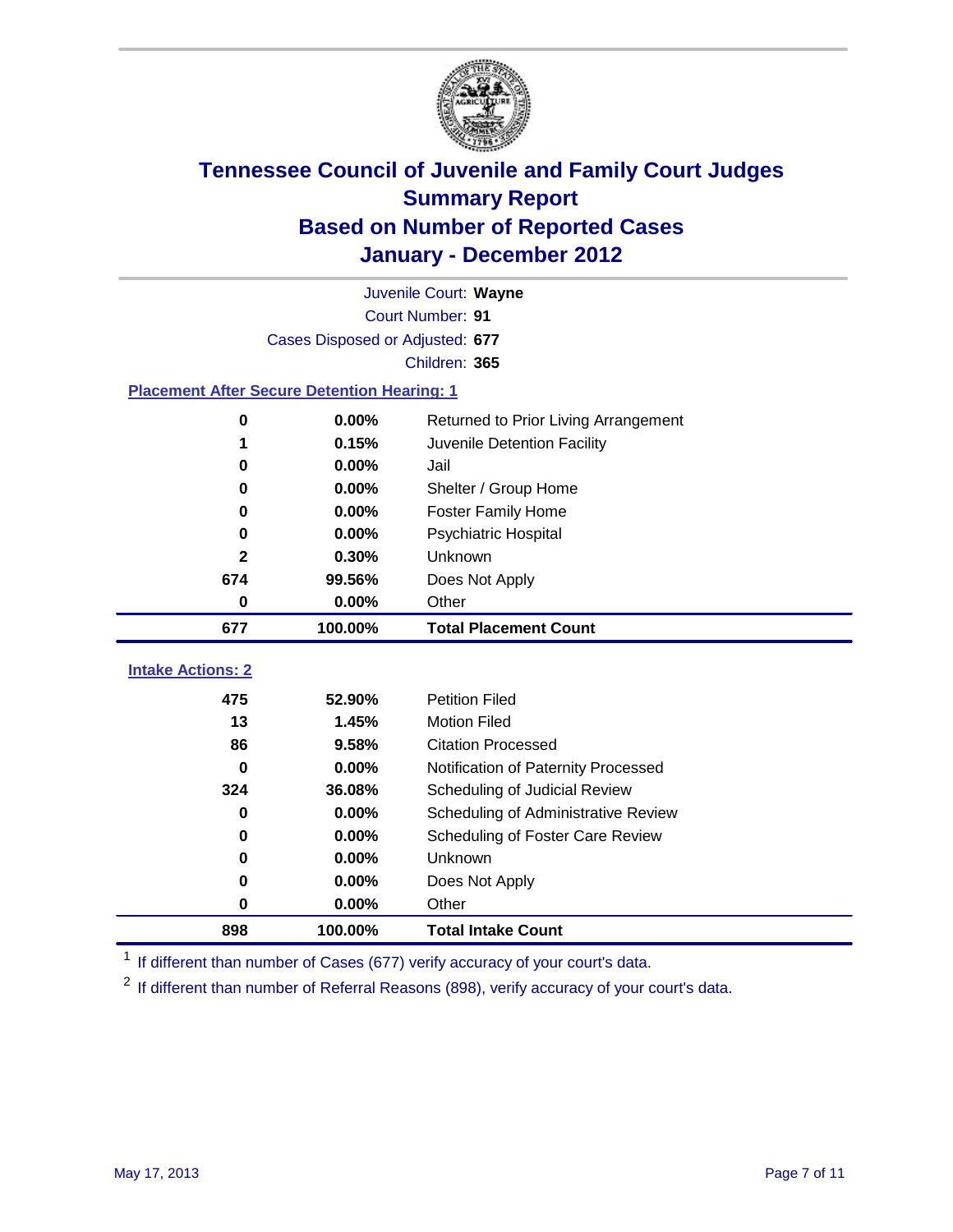

Court Number: **91** Juvenile Court: **Wayne** Cases Disposed or Adjusted: **677** Children: **365**

### **Last Grade Completed by Child: 1**

| Preschool<br>Kindergarten<br>1st Grade<br>2nd Grade<br>3rd Grade<br>4th Grade<br>5th Grade<br>6th Grade<br>7th Grade<br>8th Grade<br>9th Grade<br>10th Grade<br>11th Grade |
|----------------------------------------------------------------------------------------------------------------------------------------------------------------------------|
|                                                                                                                                                                            |
|                                                                                                                                                                            |
|                                                                                                                                                                            |
|                                                                                                                                                                            |
|                                                                                                                                                                            |
|                                                                                                                                                                            |
|                                                                                                                                                                            |
|                                                                                                                                                                            |
|                                                                                                                                                                            |
|                                                                                                                                                                            |
|                                                                                                                                                                            |
|                                                                                                                                                                            |
|                                                                                                                                                                            |
| 12th Grade                                                                                                                                                                 |
| Non-Graded Special Ed                                                                                                                                                      |
|                                                                                                                                                                            |
| Graduated                                                                                                                                                                  |
| <b>Never Attended School</b>                                                                                                                                               |
| Unknown                                                                                                                                                                    |
|                                                                                                                                                                            |
| <b>Total Child Count</b>                                                                                                                                                   |
| Other                                                                                                                                                                      |

| 365                                     | 100.00%  | <b>Total Child Count</b> |  |
|-----------------------------------------|----------|--------------------------|--|
| 0                                       | $0.00\%$ | Unknown                  |  |
| 341                                     | 93.42%   | No.                      |  |
| 24                                      | 6.58%    | Yes                      |  |
| <b>Enrolled in Special Education: 1</b> |          |                          |  |

One child could be counted in multiple categories, verify accuracy of your court's data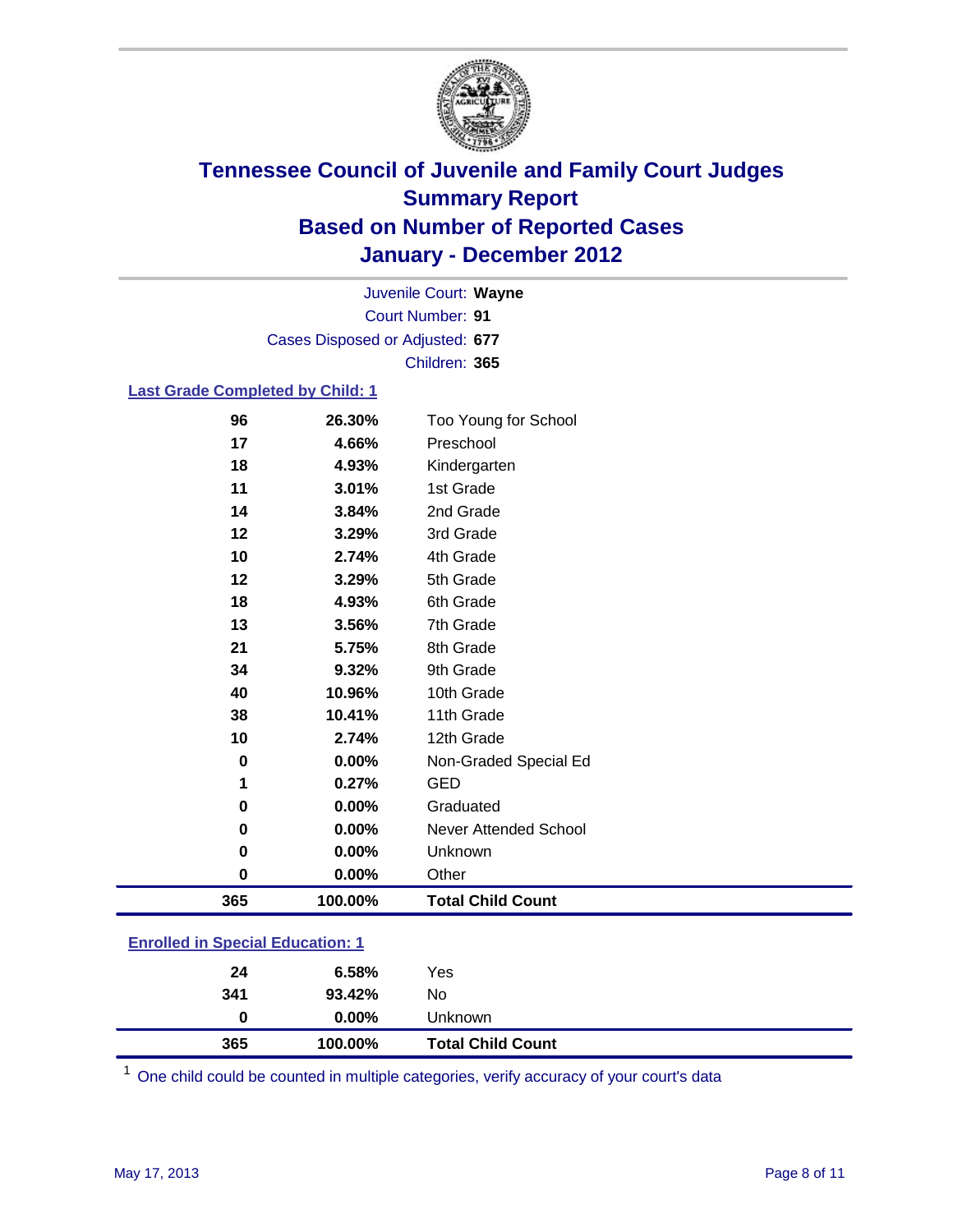

|                              | Juvenile Court: Wayne           |                           |  |  |  |
|------------------------------|---------------------------------|---------------------------|--|--|--|
|                              | <b>Court Number: 91</b>         |                           |  |  |  |
|                              | Cases Disposed or Adjusted: 677 |                           |  |  |  |
|                              |                                 | Children: 365             |  |  |  |
| <b>Action Executed By: 1</b> |                                 |                           |  |  |  |
| 897                          | 99.89%                          | Judge                     |  |  |  |
| 1                            | 0.11%                           | Magistrate                |  |  |  |
| 0                            | $0.00\%$                        | <b>YSO</b>                |  |  |  |
| 0                            | $0.00\%$                        | Other                     |  |  |  |
| 0                            | $0.00\%$                        | Unknown                   |  |  |  |
| 898                          | 100.00%                         | <b>Total Action Count</b> |  |  |  |

### **Formal / Informal Actions: 1**

| 85           | 9.47%    | Dismissed                                        |
|--------------|----------|--------------------------------------------------|
| 34           | 3.79%    | Retired / Nolle Prosequi                         |
| 103          | 11.47%   | <b>Complaint Substantiated Delinquent</b>        |
| $\mathbf{2}$ | 0.22%    | <b>Complaint Substantiated Status Offender</b>   |
| 15           | 1.67%    | <b>Complaint Substantiated Dependent/Neglect</b> |
| 0            | 0.00%    | <b>Complaint Substantiated Abused</b>            |
| $\bf{0}$     | $0.00\%$ | <b>Complaint Substantiated Mentally III</b>      |
| 48           | 5.35%    | Informal Adjustment                              |
| 0            | $0.00\%$ | <b>Pretrial Diversion</b>                        |
| 0            | $0.00\%$ | <b>Transfer to Adult Court Hearing</b>           |
| 0            | 0.00%    | Charges Cleared by Transfer to Adult Court       |
| 9            | 1.00%    | Special Proceeding                               |
| 171          | 19.04%   | <b>Review Concluded</b>                          |
| 430          | 47.88%   | Case Held Open                                   |
|              | 0.11%    | Other                                            |
| 0            | $0.00\%$ | <b>Unknown</b>                                   |
| 898          | 100.00%  | <b>Total Action Count</b>                        |

<sup>1</sup> If different than number of Referral Reasons (898), verify accuracy of your court's data.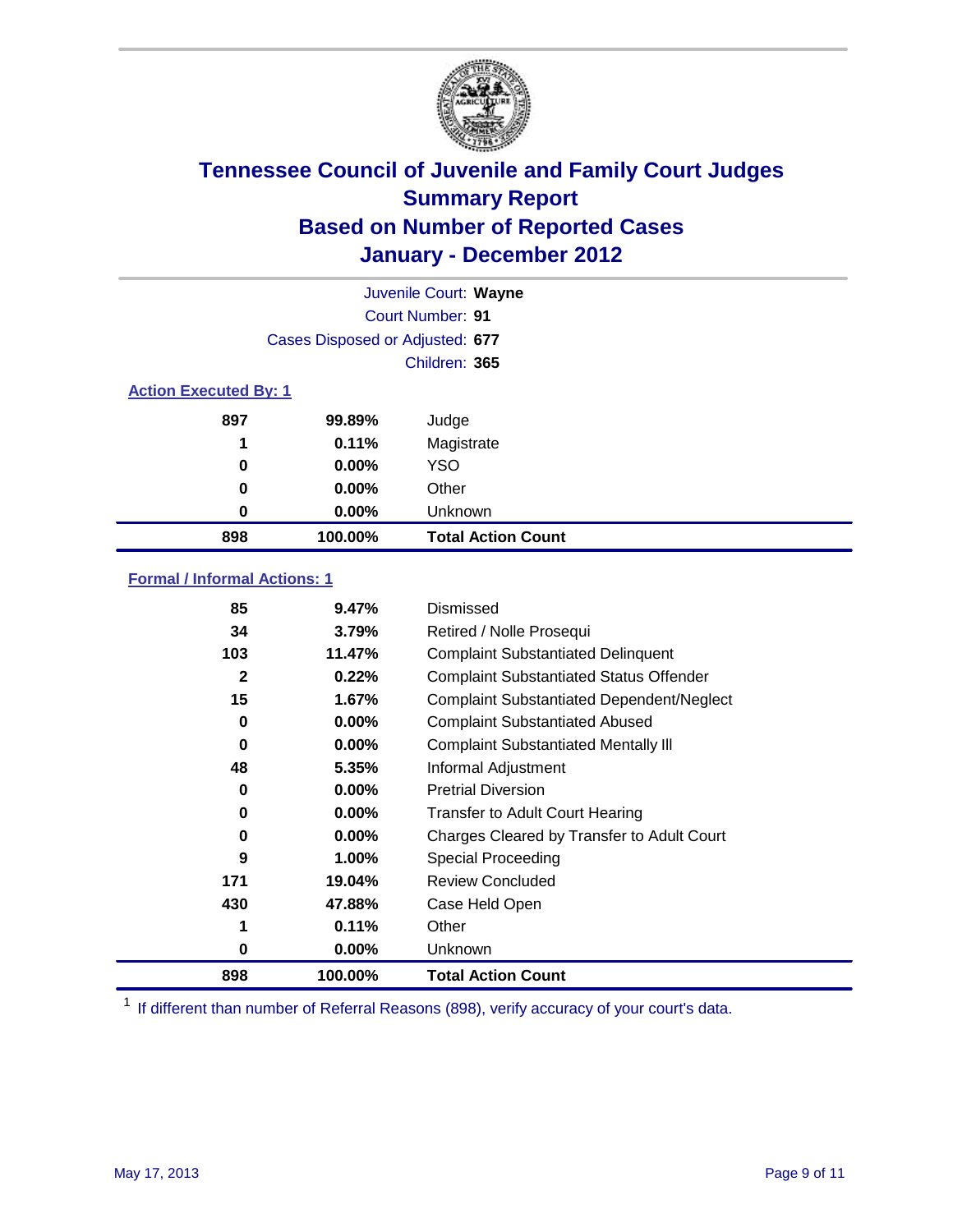

|                       |                                 | Juvenile Court: Wayne                                 |
|-----------------------|---------------------------------|-------------------------------------------------------|
|                       |                                 | Court Number: 91                                      |
|                       | Cases Disposed or Adjusted: 677 |                                                       |
|                       |                                 | Children: 365                                         |
| <b>Case Outcomes:</b> |                                 | There can be multiple outcomes for one child or case. |
| 86                    | 6.89%                           | <b>Case Dismissed</b>                                 |
| 27                    | 2.16%                           | Case Retired or Nolle Prosequi                        |
| 1                     | 0.08%                           | Warned / Counseled                                    |
| 393                   | 31.49%                          | Held Open For Review                                  |
| 34                    | 2.72%                           | Supervision / Probation to Juvenile Court             |
| 0                     | 0.00%                           | <b>Probation to Parents</b>                           |
| 3                     | 0.24%                           | Referral to Another Entity for Supervision / Service  |
| 9                     | 0.72%                           | Referred for Mental Health Counseling                 |
| 2                     | 0.16%                           | Referred for Alcohol and Drug Counseling              |
| 0                     | 0.00%                           | <b>Referred to Alternative School</b>                 |
| 0                     | 0.00%                           | Referred to Private Child Agency                      |
| 17                    | 1.36%                           | Referred to Defensive Driving School                  |
| 1                     | 0.08%                           | Referred to Alcohol Safety School                     |
| 12                    | 0.96%                           | Referred to Juvenile Court Education-Based Program    |
| 4                     | 0.32%                           | Driver's License Held Informally                      |
| 0                     | 0.00%                           | <b>Voluntary Placement with DMHMR</b>                 |
| 0                     | 0.00%                           | <b>Private Mental Health Placement</b>                |
| 0                     | 0.00%                           | <b>Private MR Placement</b>                           |
| 0                     | 0.00%                           | Placement with City/County Agency/Facility            |
| 0                     | 0.00%                           | Placement with Relative / Other Individual            |
| 16                    | 1.28%                           | Fine                                                  |
| 5                     | 0.40%                           | <b>Public Service</b>                                 |
| 2                     | 0.16%                           | Restitution                                           |
| 0                     | 0.00%                           | <b>Runaway Returned</b>                               |
| 6                     | 0.48%                           | No Contact Order                                      |
| 0                     | 0.00%                           | Injunction Other than No Contact Order                |
| 0                     | 0.00%                           | <b>House Arrest</b>                                   |
| 3                     | 0.24%                           | <b>Court Defined Curfew</b>                           |
| 9                     | 0.72%                           | Dismissed from Informal Adjustment                    |
| 0                     | $0.00\%$                        | <b>Dismissed from Pretrial Diversion</b>              |
| 18                    | 1.44%                           | Released from Probation                               |
| 0                     | 0.00%                           | <b>Transferred to Adult Court</b>                     |
| 0                     | $0.00\%$                        | <b>DMHMR Involuntary Commitment</b>                   |